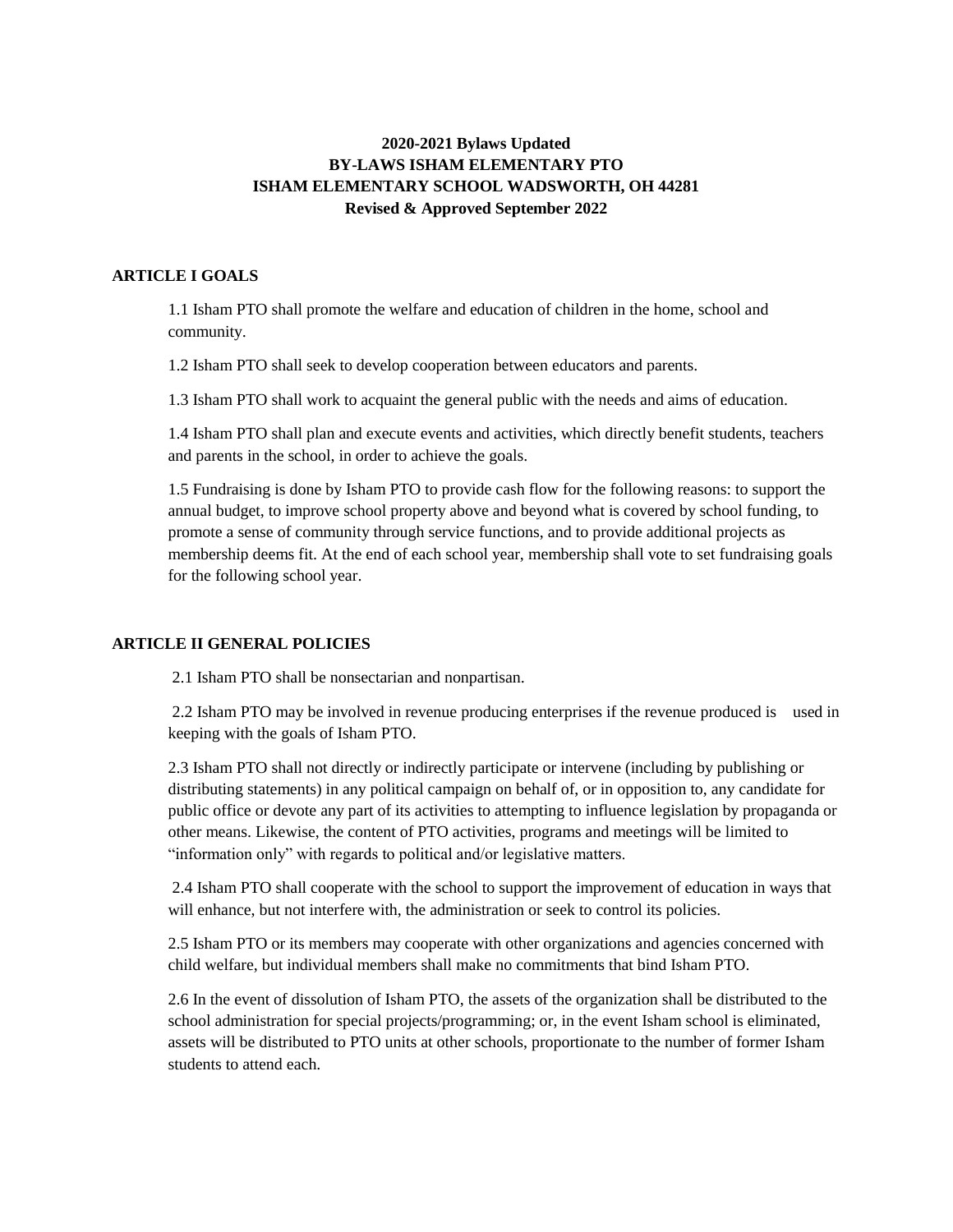2.7 HANDLING MONEY a. All monies should be kept in a locked cash box(es). b. At regular intervals during the event or activity, monies should be removed from the cash box(es) by two (2) PTO officers or PTO members who have completed background checks. c. After removing the money, the two (2) PTO officers or certified PTO members should place the money in a sealed envelope, write the money total on the sealed envelope and sign the sealed envelope. d. Two certified PTO officers or members will take the sealed envelope and place it in a locked room (ex. Principal's office) in the school. e. All monies will be counted at the end of the event or placed in the school safe to be counted at a later time by two (2) PTO officers or certified PTO members, following procedure laid out in guideline c. f. During the PTO event, all locked cash boxes should be placed in view of a school's security camera system.

2.9 President and treasurer will be background checked either before taking office or at the beginning of their term.

### **ARTICLE III Membership and Dues**

3.1 Voting membership shall consist of adult members of any family paying annual dues to PTO United whose names are listed on the membership form submitted. Each paid membership constitutes one vote at any PTO meeting. Any person interested in Isham School or its students or the children of Wadsworth may pay dues to become a member or may simply attend and participate in PTO activities/meeting.

3.2 Family/individual membership dues shall be \$10.00 per family or person, unless waived by a majority vote of the voting members present of Isham PTO. Dues shall be collected by each unit and turned over to United PTO Membership Chairperson by the November United PTO meeting with a list of members and related membership information, as requested by the Membership Chairperson.

# **ARTICLE IV Officers and Elections**

4.1 The officers of Isham PTO shall be a President, Vice President, a 2nd Vice President (Social Chair), a Secretary and a Treasurer.

4.2 Each year, a slate of officers shall be prepared by a nominating committee consisting of a chairperson selected by the President, the Principal, and two people from the general membership. All members shall have the opportunity to present their names for consideration for office. This nominating committee shall be in place in time to present their chosen slate of officers at the March general meeting. Additional nominations may be taken at that time and at any time prior to the April election by contacting the President. Any voting member is eligible for nomination.

4.3 No person on the nominating committee may be on the presented ballot of officers.

4.4 The officers shall be elected by ballot at the April meeting; however, if only one candidate is nominated for each office, upon motion from the floor, the election for those offices may be by voice. Officers shall assume their official duties immediately following the May meeting and shall serve appropriate terms.

4.5 A person shall not be eligible to serve more than two consecutive terms in the same office unless a replacement for the following school year cannot be found.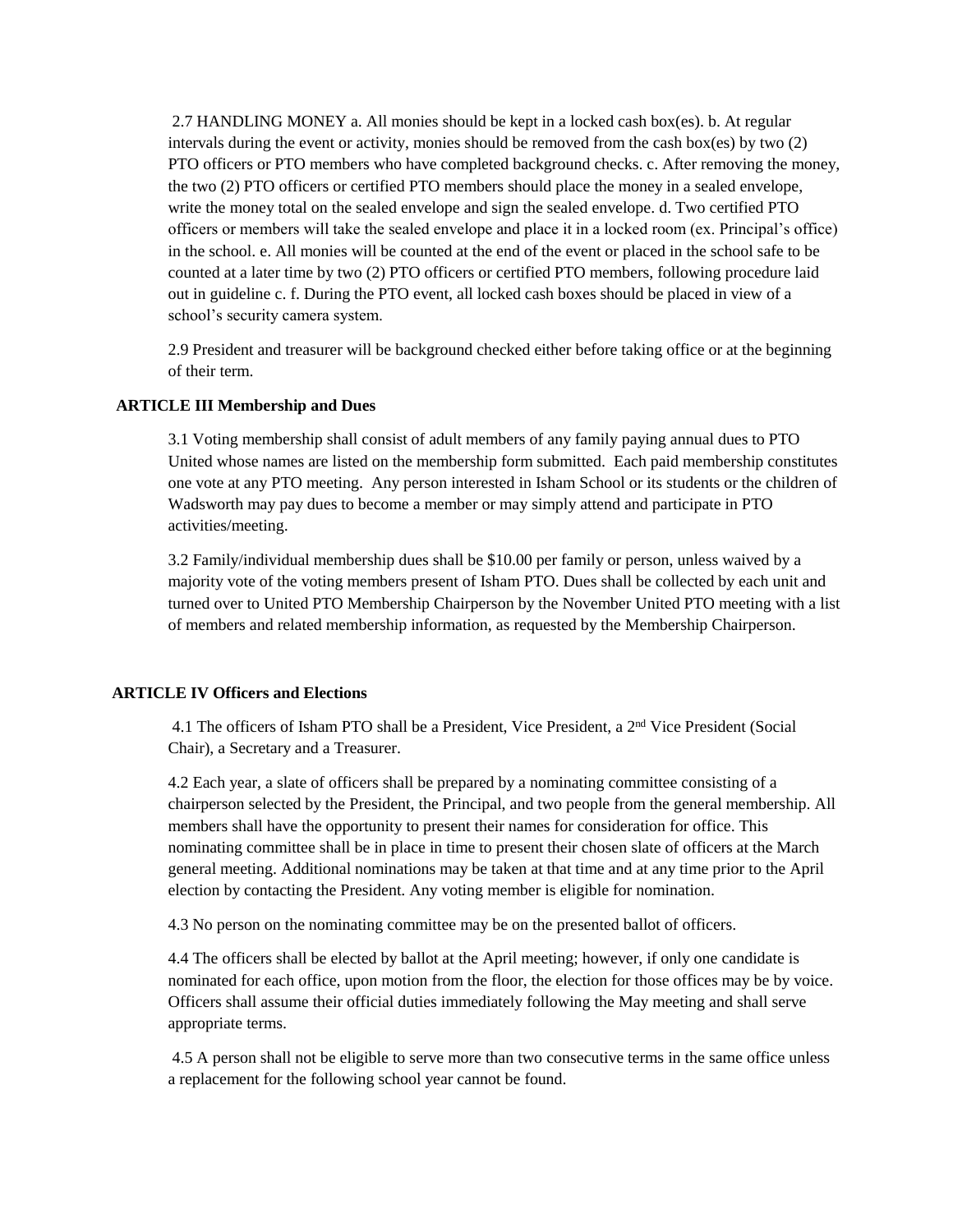4.6 A vacancy occurring in any office shall be filled for the unexpired term by appointment by the officers of Isham PTO with approval of the membership present at the next meeting.

4.7 An officer may be removed from office upon vote at any regular meeting of Isham PTO by a twothirds vote of the voting members present.

4.8 A term will be considered as one year for each board member.

4.9 All Isham PTO board members are to be background checked and board approved, before holding any Isham PTO board position.

### **ARTICLE V Duties of Officers**

5.1 The President shall preside at all meetings of Isham PTO; shall appoint the chairpersons of Special Committees; shall serve as the liaison to the Principal and teachers; shall be an ex-officio member of all committees, except the Nominating Committee. The President shall be responsible for review of the By-laws annually. The President shall also attend PTO United meetings and be responsible for checking the PTO mailbox on a regular basis and distributing to the appropriate chairpersons. The President shall oversee treasurer books.

5.2 The Vice President shall preside in the absence of the President or any other board member appointed by the President. The Vice President shall shadow the President and serve as an aide to the President, both in Isham PTO and PTO United activities. Additionally, the Vice President will serve with the President and Principal on the Scholarship Committee. The VP will manage all social media postings.

5.3 The Second Vice President shall serve as the Membership/Social Chairman and shall be responsible for coordinating the Isham PTO Membership. Additionally, the Second Vice President shall be responsible for coordinating additional activities to generate increased member participation throughout the year, including contacting new families that enroll during the school year. The Second Vice President is responsible for scheduling a babysitter and coordinating Hospitality for the monthly meetings. The Second Vice President shall serve a one-year term.

5.3The Secretary shall record the minutes of all meetings and retain them for a period of seven years plus the current year; records are to be stored at Isham Elementary. The Secretary shall provide copies of those minutes to meeting attendees (minutes shall include specifics as to any motions and votes taken regarding expenditure of funds); shall conduct all delegated correspondence; shall be responsible for notifying the membership of dates and times of Isham PTO meetings.

5.4 The Treasurer shall have charge of all funds belonging to Isham PTO; shall submit the budget annually to the membership for vote; shall collect and keep account of all monies of Isham PTO; bonding of the treasurer is required, shall pay out funds only as authorized by the membership or as discussed according to budgetary guidelines; and shall present a financial statement at each meeting. The Treasurer collects teacher request forms, presents requests to Principal and PTO Membership, assists teachers in filling requests. All requests, no matter the dollar amount, require a motion and vote at the PTO meeting. In addition, the treasurer shall oversee all Isham PTO Fundraising projects.

5.5 Any board member may review the booking keeping of the Treasurer at any time. Monthly, the books should be reviewed by a member of the board.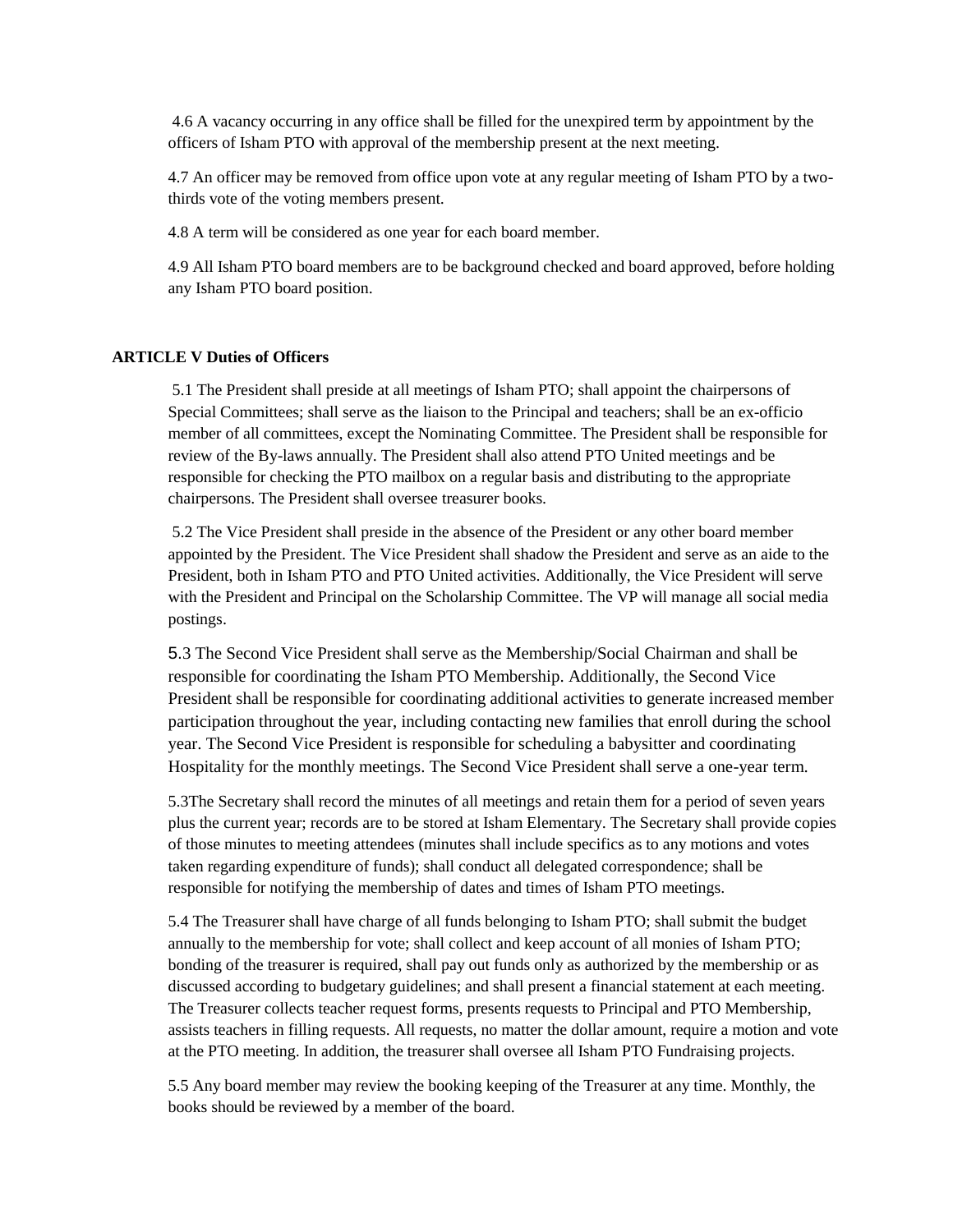5.6 All officers shall be responsible for the assembly of Grizzly Folders.

#### **ARTICLE VI Standing Committees**

6.1 The Standing Committees shall be appointed by the officers as deemed necessary to promote the objectives/activities of Isham PTO. Each Standing Committee Chairman shall keep a list of job duties and reports to be passed on to their successor.

6.2 A new committee can be presented at any Isham PTO meeting for approval by the majority voting members.

6.3 Members may chair or participate in more than one standing committee. Officers may chair or participate in standing committees, as well.

6.4 The chairpersons of standing committees shall present plans of work for approval by the membership present at meetings. No committee work shall be undertaken without the consent of Isham PTO.

6.5 The term of standing committee shall be one year.

6.6 Chairperson of standing committees shall be PTO members and background checked if money handling is required during event.

6.7 The quorum of any committee shall be a majority of its members.

6.8The president shall be an ex-officio member of all committees.

6.9 All emails regarding events and planning must be cc'd to the president.

#### **ARTICLE VII Disbursement of Funds**

7.1 The treasurer shall accept receipts, representing amounts paid out by the members in accordance with budgetary guidelines, for the disbursement of funds.

7.2 A new line item can be added to the budget at any monthly Isham PTO meeting with majority vote from Isham PTO members.

7.3 The Treasurer shall keep all account records and receipts for a period of seven years plus the current year; records are to be stored at The Administration building.

7.4 Annually, the treasurer shall create the next year's fiscal budget. The budget shall be presented to membership at the April meeting, discussed at the April meeting and approved at the May meeting.

7.5 Annually, scholarships will be given to a former male and female senior of Wadsworth High School who attended Isham Elementary and meet specific requirements.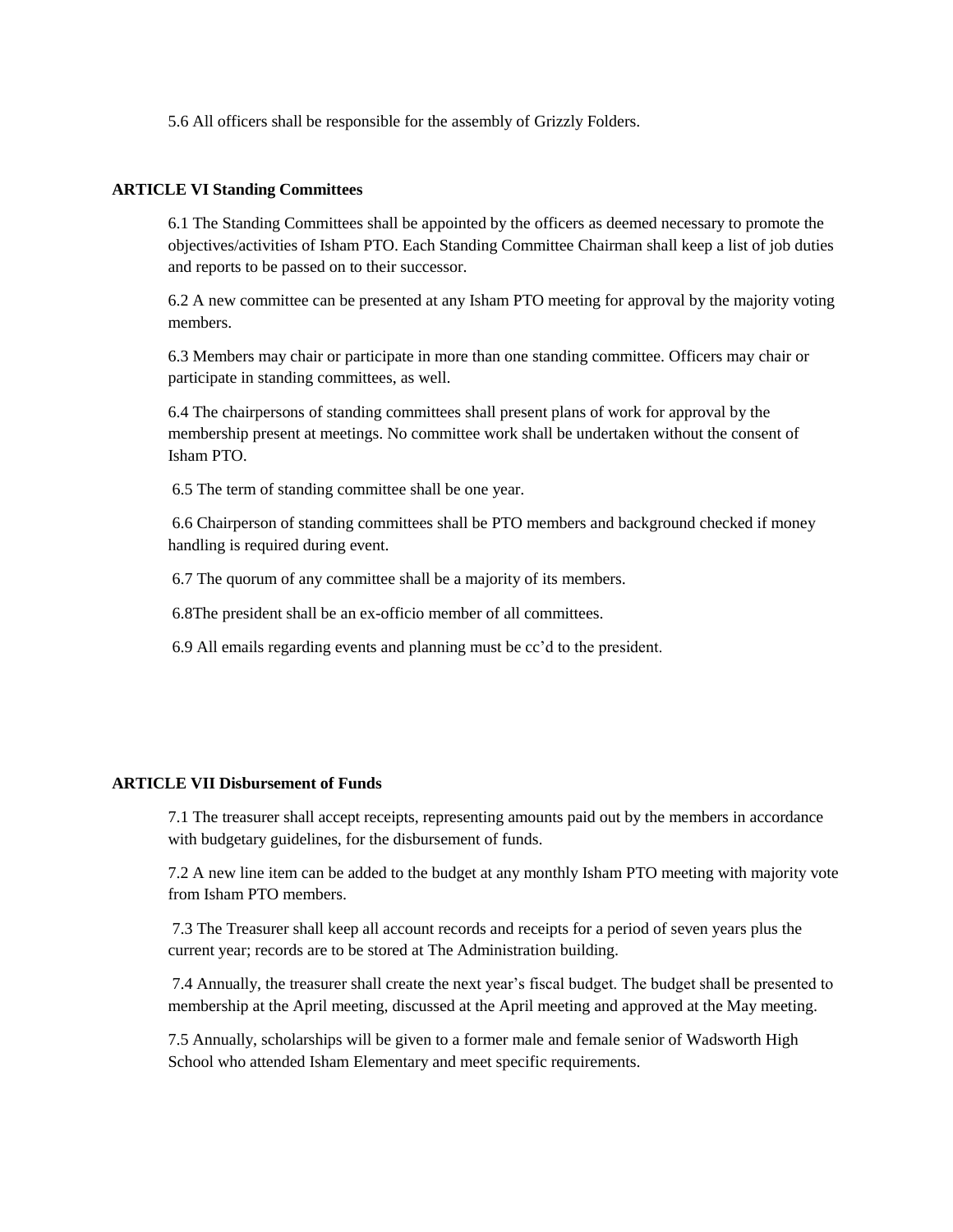7.6 At the end of each school year, any funds not distributed or budgeted for the following school year, shall be earmarked for specific projects while maintaining a cushion for unexpected projects. At any time, the Treasurer and President both agree that there is a surplus of funds that have not been earmarked or budgeted for the following school year, the following steps shall be taken. The general membership shall be notified of the surplus of funds at the next monthly meeting. The general membership shall then be surveyed for their ideas as to how the money should be spent. Those ideas will then be presented and voted upon by ballot vote as to whether to "spend" or "save" the funds. If membership votes to "spend" the funds, then a Special Projects Committee (SPC) shall be formed. The SPC shall consist of a chairperson, four Isham PTO members, the President and Principal, both of whom are non-voting members of the SPC. The SPC shall consider and research all the membership generated ideas, as well as the ideas of the Isham staff, including the Principal. The SPC shall present their recommendation for the disbursement of surplus funds at the monthly meeting. General membership shall then participate in a ballot vote to approve or disprove the SPC recommendation.

7.7 No part of Isham PTO monies shall be used to benefit neither private individuals nor, attempt to influence legislation or political campaigns.

7.8 The officers shall accept, review, and recommend applications for the disbursement of funds. Reasonable expenditures, in keeping with a member's office or committee responsibilities, shall not require membership approval. "New" or unusual expenditures less than \$50.00 shall require only the approval of the President and/or Treasurer. All other expenditures shall require approval by a majority vote of the membership present at a general meeting.

### **ARTICLE VIII Meetings**

8.1 Regular meetings of Isham PTO shall be held on the third Friday of even months at 9:30 am and every third Thursday during odd months at 6:30 pm during the school year, except in December. Schedule may be altered as necessary.

8.2 The officers may call special meetings of the unit, whether conducted face-to-face, via email, or by conference call, with notice given to the membership.

8.3 Those members in attendance shall constitute a quorum for the transaction of business in any meeting of this PTO unit, providing a minimum of five members (except the President) is present.

8.4 A vote is considered passed by a majority vote of the members present and voting.

8.5 The President votes only in the event of a tie.

8.6 All Isham PTO meetings are run using Parliamentary Procedure – Standard is Robert's Rules of order.

#### **ARTICLE IX Basic Policies**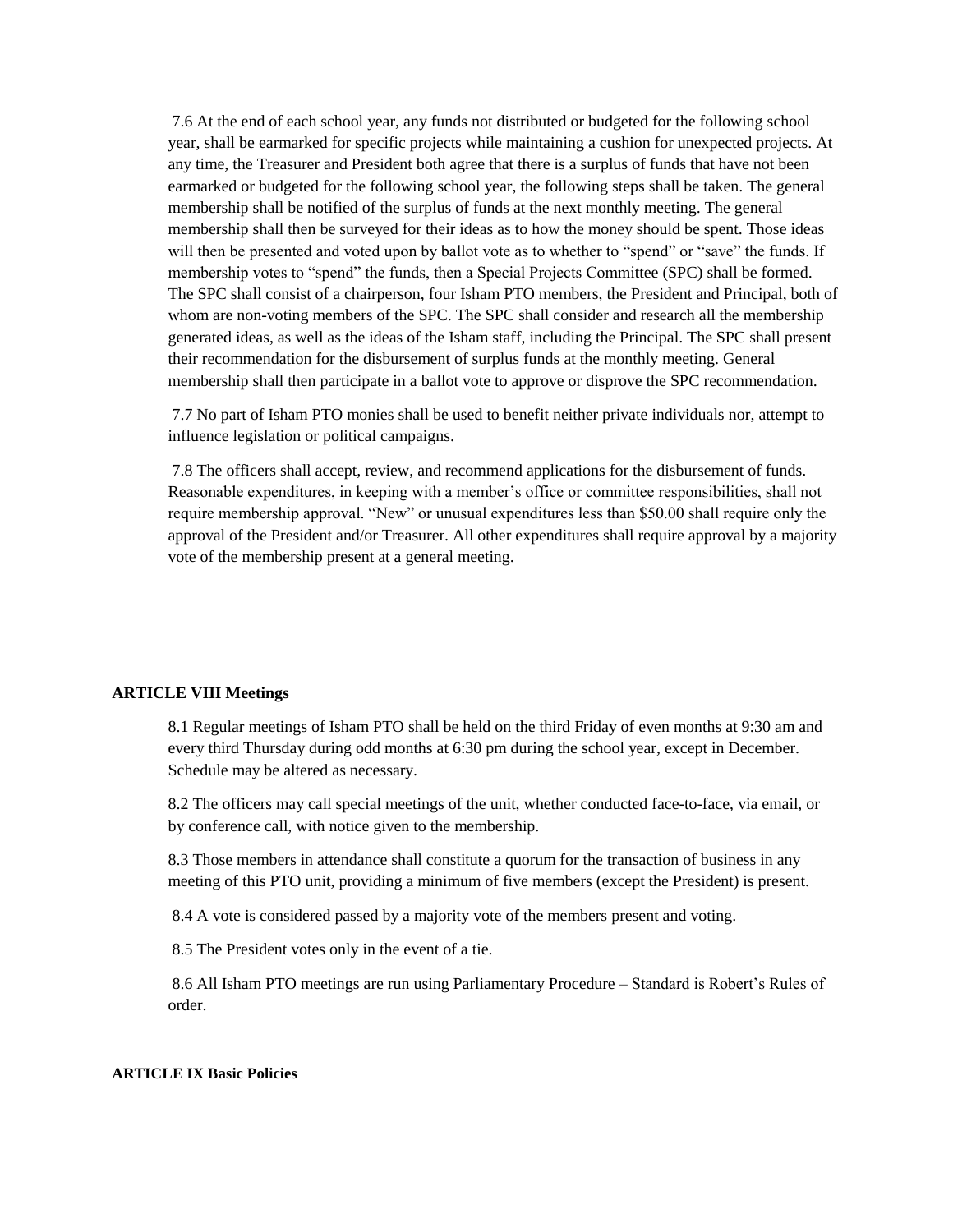9.1 In the event that a Isham Elementary School teacher or administrator of Isham Elementary School or a Isham Elementary School sanctioned committee applies for a grant that requires a  $501(c)(3)$  number and the applicant requests to partner with Isham PTO to meet the requirement, the following guidelines must be followed:

- a. The grant must serve a wide student population and the PTO unit must have the approval from the majority of its members before proceeding.
- b. If a proposed grant meets the requirements, then the Isham PTO President must ensure that all grant paperwork flow through the Isham Isham PTO unit. The Isham teacher or Isham administrator or Isham Isham PTO sanctioned committee will be responsible for completing the grant paperwork. The Isham PTO President will sign off on the grant paperwork and use Isham PTO mailing or email address in order to have complete access to all grant paperwork.
- c. All grant funds received from a grant application must be distributed to the applicant by the Isham PTO Treasurer no later than one week after receiving the grant check.

# **ARTICLE X Fiscal Year**

 10.1 The fiscal year of Isham PTO shall begin on the first day of July and end the last day of June of the following year.

### **ARTICLE XI Amendments**

11.1 These By-laws may be amended at any regular meeting of the PTO unit by two-thirds vote of the members present and voting, provided that notice of the proposed amendment shall have been given at a previous meeting.

11.2 Annually, Isham PTO Board, under the direction of the President and Principal, will review and revise as necessary, the By-laws, as a substitute for the existing By-laws. The requirements for adoption of the revised By-laws shall be the same as in the case of an amendment.

11.3 Any member may propose an amendment to the By-laws, providing that the proposal is in writing and presented to the President for consideration by the Board.

11.4 Upon approval by the membership, these By-laws shall supersede any other Bylaws of this organization.